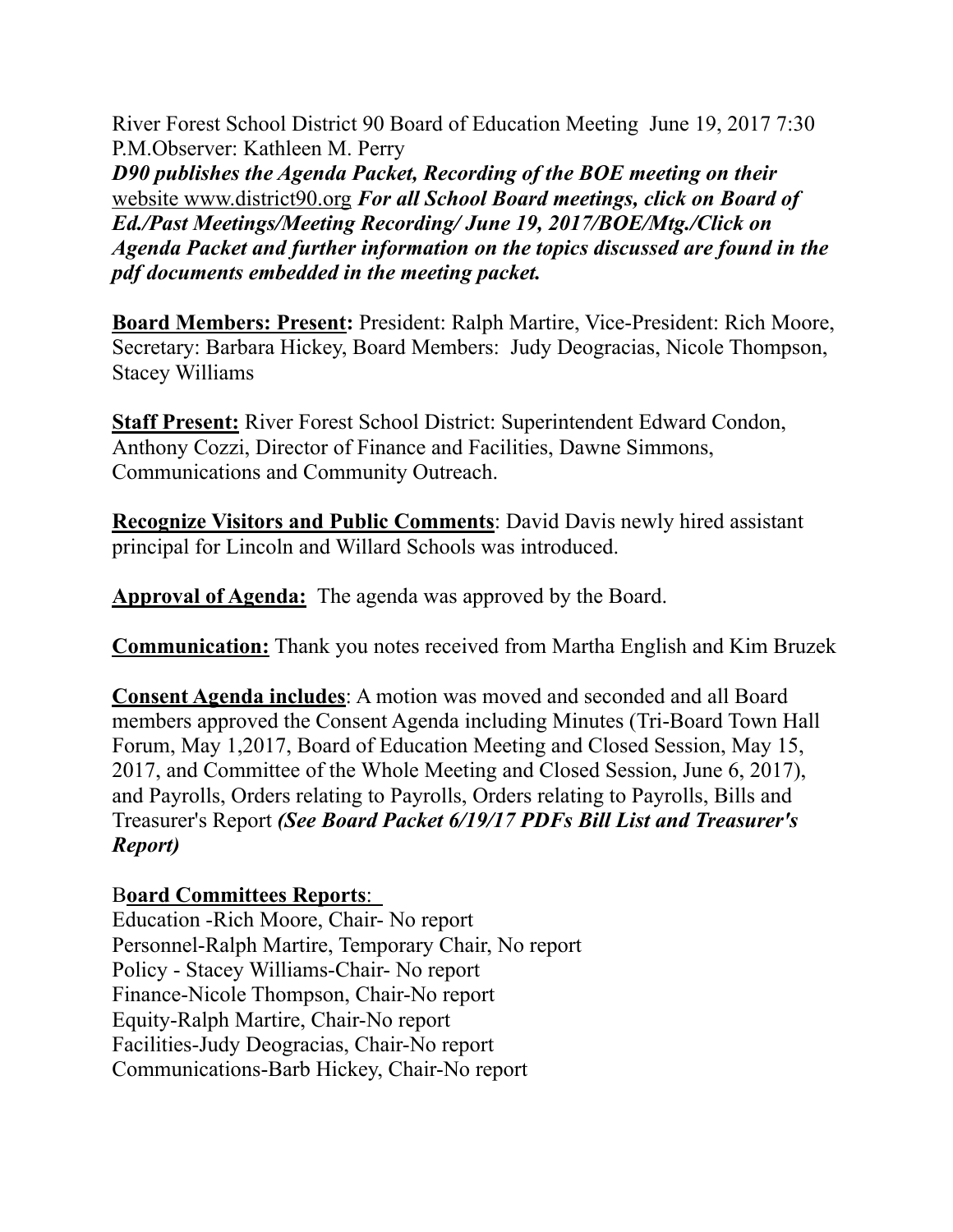#### **District Calendar Review:**

Suspend Committee of the Whole for July and August

| <b>Next Meeting</b>                                                             |  |
|---------------------------------------------------------------------------------|--|
| Fall, 2017                                                                      |  |
| Fall, 2017                                                                      |  |
| 9/14/17                                                                         |  |
| Fall, 2017                                                                      |  |
| Fall, 2017                                                                      |  |
| Fall, 2017                                                                      |  |
| Rich Moore notes that this group is considering changing their name from        |  |
|                                                                                 |  |
| Sept. 2017                                                                      |  |
| 6/19/17                                                                         |  |
| I. ED-RED (Finance Legislation)-Ralph Martire-SB Evidence-based funding for     |  |
| 10/6/17                                                                         |  |
| TBD                                                                             |  |
| J. River Forest Sub-Committee on Collaboration- Barb Hickey- the Sub-           |  |
| committee has drafted a survey with target date of distribution Oct. Fall, 2017 |  |
|                                                                                 |  |

### **District Meeting Agendas:** None

**Organization of the Board:** President Martire suggested with the resignation of VP Anne Gottlieb from the Board, he proposed a resolution that Rich Moore, move from Secretary to Vice-President and Barb Hickey assume the Secretary position. The motion was moved and seconded, and the motion passed

### **Superintendent's Report***:*

# A. Action Items: *See Packet for pdfs relating to items listed below*

1. Resolution, Compliance with Prevailing Wage Rate

 2. Resolution, Authorizing Permanent Inter-Fund Accounting Transfer from the Operations and Maintenance Fund to the Capital Projects Fund

 3. Resolution, Authorizing Permanent Inter-Fund Accounting Transfer from the Educational Fund to the Debt Service Fund

4. Semi-Annual Review of Closed Session Meeting Minutes

5. Destruction of Closed Session Meeting Audio Tapes

6. Approval of District 90 Title 1 Plan